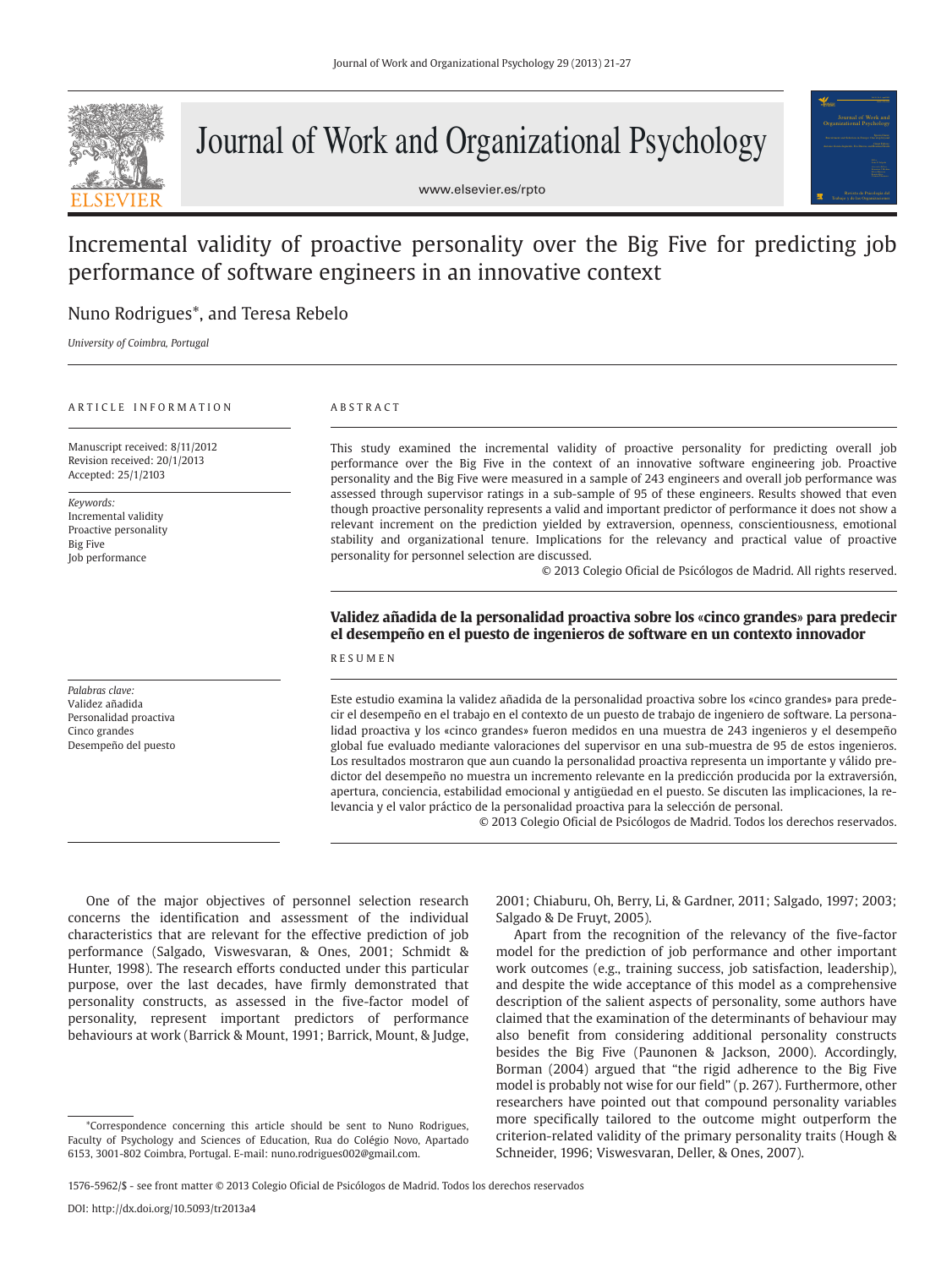Proactive personality represents one of such personality constructs, which has been receiving growing attention from both organizational researchers and practitioners over the last two decades (Bateman & Crant, 1993; Crant, 2000; Thomas, Whitman, & Viswesvaran, 2010). This construct was initially proposed by Bateman and Crant (1993) and is defined as an individual disposition to take action to enact change and influence the environment. Individuals with a typical proactive personality are relatively unconstrained by situational factors and stay focused on the identification of opportunities to shape their environments in order to achieve their personal objectives (Bateman & Crant, 1993; Crant, 2000). Rather than accepting their roles passively, proactive individuals are characterized as challenging the status quo, trying to improve current circumstances or creating new ones. Conversely, individuals with low scores on the measures of this personality variable tend to be more passive and to accommodate more frequently to current circumstances (Bateman & Crant, 1993; Crant, 2000).

The emphasis that has been posited on this individual disposition is concomitant with the acknowledgment of the importance of individual proactivity for the effectiveness of many modern organizations, which have become more dynamic and decentralized to cope with an increasingly competitive and fast-changing environment (Belschak, Hartog, & Fay, 2010; Grant & Ashford, 2008; Grant, Parker, & Collins, 2009). As a consequence of such organizational transformations, many jobs and occupations have become less formally prescribed and more flexible and autonomous, increasing the need for organizations to select employees prepared to behave proactively or, in other words, inclined to be self-starters and use their initiative to anticipate potential problems, to improve current circumstances and to foster their performance (Crant, 2000; Frese & Fay, 2001; Grant & Ashford, 2008). Taking these new job requirements into account and relying on the assumption that proactive personality represents a key antecedent of individual proactive behaviour, many researchers become particularly interested in the examination of relationships between this personality variable and relevant work criteria, like job performance, leadership, and career success (Belschak & Hartog, 2010; Crant & Bateman, 2000; Seibert, Crant, & Kraimer, 1999; Thompson, 2005; Zhang, Wang, & Shi, 2012).

Interestingly, recent quantitative reviews of the literature on this topic have provided grounds for optimism regarding the usefulness of proactive personality for personnel selection and human resource management by showing that it does indeed represent a valid predictor of job performance and other meaningful individual outcomes, including job satisfaction and several career outcomes (Fuller & Marler, 2009; Thomas et al., 2010). Notwithstanding these promising findings, an important question that still remains relatively underdeveloped in the literature regards the determination of the incremental validity of proactive personality for predicting job performance criteria over other well established individual performance predictors, such as the five factors of personality (Thomas et al., 2010). To the best of our knowledge, most of the previous studies have not controlled for the effects of other predictors of individual differences (Crant, 1995; Greguras & Diefendorff, 2010; Yang, Gong, & Huo, 2011, are exceptions). Nevertheless, the complete evaluation of the applied value of proactive personality cannot be done if its incremental validity is not scrutinized (Schmidt & Hunter, 1998; Van Iddekinge & Ployhart, 2008).

The current study aims to contribute to the literature concerning this particular research topic by examining the incremental validity of proactive personality over the five factors of personality in a sample of Portuguese software engineers. The use of such a sample to investigate this research question represents a further contribution to the proactive personality literature. In fact, as some authors have previously noted, the majority of the samples used to unveil the relationships between proactive personality and work outcomes have been collected in the United States, therefore a replication of the studies with samples pertaining to other countries, cultures and workforces is needed in order to draw conclusions about the validity generalization of this predictor (Kim, Hon, & Crant, 2009; Li, Liang, & Crant, 2010).

In the following section we review the prior research that has important implications for the main objective of the present study.

# *Proactive personality, Big Five and Job performance*

One of the key conceptual assumptions about proactive personality is that the individuals who obtain high scores on this construct are also more likely to obtain high levels of performance, compared with their counterparts, because they seek to actively customize their environment in a way that accentuates their strengths and enhances performance (Bateman & Crant, 1993; Crant, 2000; Seibert et al., 1999). More specifically, it was assumed in the literature that proactive personality can lead to improved job performance by enacting behavioural patterns that are important for the successful accomplishment of work related duties, such as setting high standards concerning their performance levels, anticipating potential problems, identifying new ideas for improving work processes, developing and updating their knowledge and skills, seeking information about work procedures and company politics, and going beyond formal responsibilities (Crant, 2000; Kim et al., 2009; Major, Turner, & Fletcher, 2006; Seibert, Kraimer, & Crant, 2001).

As we have already emphasized, the results of previous empirical studies are congruent with these conceptual assumptions, suggesting that proactive personality correlates in a positive and meaningful way with job performance criteria. Accordingly, Fuller and Marler (2009) reported, on the basis of the first meta-analytic review of proactive personality literature, an estimate of ρ = .38 (*k* = 14, *n* = 2638) for the true relationship between this predictor and overall job performance (corrected for unreliability in both the predictor and the criteria, and for range restriction). The results reported by these authors also showed positive relationships between proactive personality and more specific performance dimensions, such as task performance ( $ρ = .23$ ,  $k = 8$ ,  $n = 1320$ ) and contextual performance ( $ρ$  $= .41, k = 8, n = 2116$ .

Another relevant meta-analysis with important implications for this research topic was carried out by Thomas et al. (2010) regarding the relationships of emergent proactive constructs with different work outcomes. In a similar vein, the results of this meta-analysis have revealed that proactive personality was positively associated with overall job performance, showing a true-score correlation estimate of  $\rho$  = .26 ( $k$  = 25,  $n$  = 5045) generalized across the analyzed studies (corrected for unreliability in both predictor and criterion measures, but not for range restriction). The authors also found that proactive personality was more strongly related to supervisor ratings of performance ( $\rho$  = .38,  $k$  = 17,  $n$  = 3261) than to objective measures of this criterion (ρ = .16, *k* = 13, *n* = 2539).

In spite of these noteworthy developments in the empirical research about the links between proactive personality and job performance, and as we highlighted above, relatively little conclusive evidence has been established concerning the incremental prediction that may be yielded by this individual disposition over other important performance predictors. Of particular relevance to this research topic is the assessment of the incremental validity of proactive personality over the five personality factors, since it has been found that these constructs are meaningfully correlated. To illustrate this aspect it is important to mention the results of the meta-analysis conducted by Fuller and Marler (2009), which revealed that proactive correlated positively with the personality factors of extraversion ( $ρ = .41$ ,  $k = 20$ ,  $n = 3565$ ), conscientiousness ( $ρ = .34$ ,  $k =$ 17, *n* = 3401), openness (ρ = .34, *k* = 20, *n* = 4890), and neuroticism (ρ = -12, *k* = 12, *n* = 2291). In addition to this, the reported estimate for the relation between proactive personality and the factor of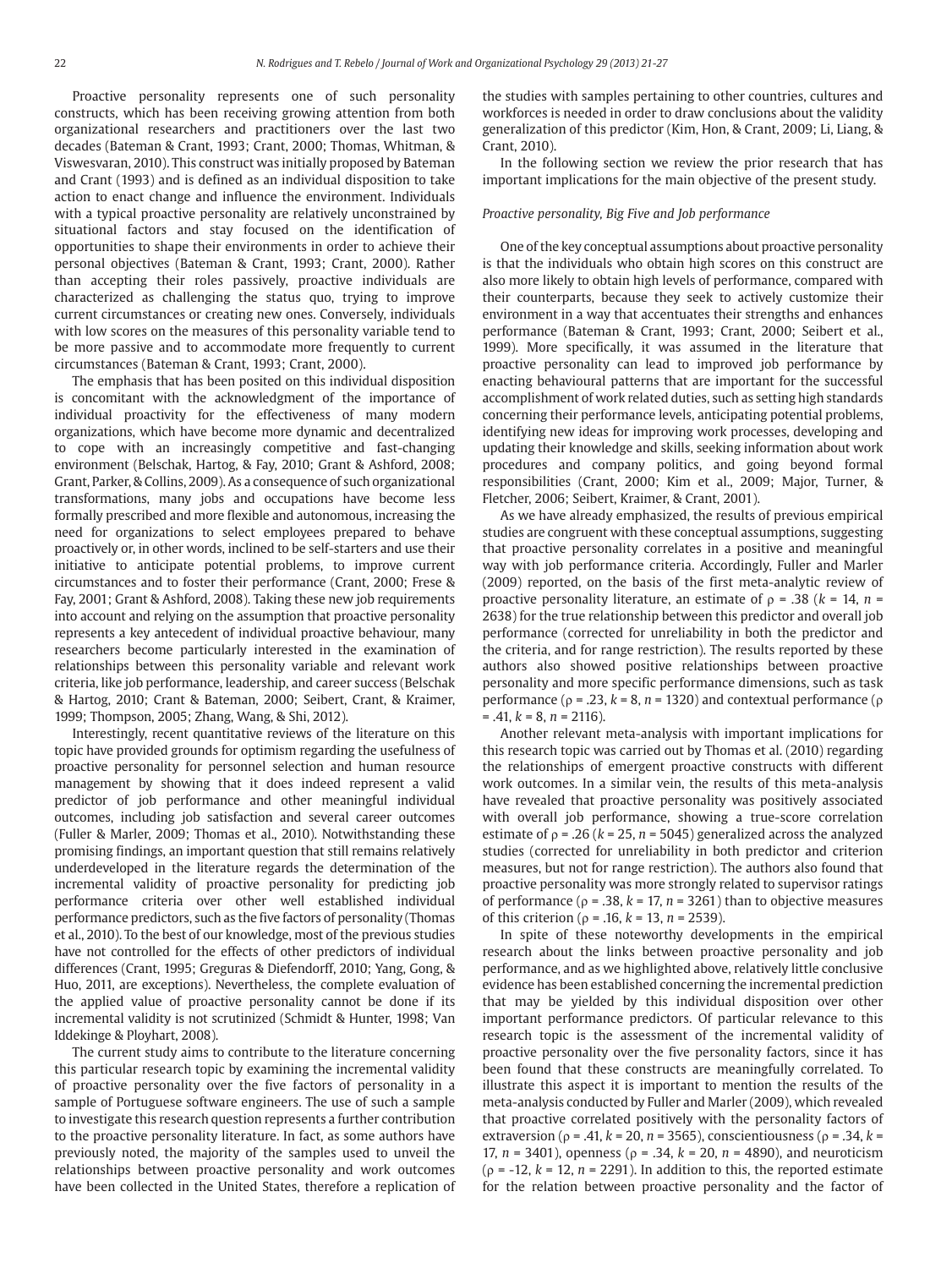agreeableness was close to zero ( $\rho = .07$ ,  $k = 12$ ,  $n = 2063$ ). These values were corrected for unreliability in both variables*.* More recently, another meta-analytic study carried out by Thomas et al. (2010) provided further support for these relationships by obtaining positive associations between proactive personality and the dimensions of extraversion (ρ = .42, *k* = 9, *n* = 1574), conscientiousness (ρ = .39, *k* = 9, *n* = 1662), openness (ρ = .38, *k* = 9, *n* = 1756), and emotional stability ( $\rho = 0.31$ ,  $k = 8$ ,  $n = 1563$ ). The findings of this metaanalysis also demonstrated the existence of an almost null and nongeneralized relationship between proactive personality and the dimension of agreeableness ( $\rho$  = .02,  $k$  = 8,  $n$  = 881). These values were also corrected for unreliability in both variables.

Notwithstanding the existence of this pattern of inter-correlations between these constructs, there are very few studies that have specifically controlled for personality factors when examining the validity of proactive personality for predicting job performance. One of these studies was carried out by Crant (1995) using a sample of 131 real estate agents. The results of this primary study showed not only that proactive personality was positively related to an objective task-based job performance criterion (*r* =. 23, *p* < .01), but also that this predictor added 8% of explained variance in the respective criterion, when controlling for the variance explained by social desirability, job experience, general mental ability, and the personality factors of conscientiousness and extraversion. Another set of results with relevant implications for the incremental validity of proactive personality as predictor of overall performance was obtained in the study of Thomas et al. (2010). The authors observed, through a follow-up regression analysis conducted with the data of their meta-analysis, that proactive personality still accounts for a significant amount of variance in overall performance after controlling for the variance accounted for by conscientiousness on this criterion ( $\Delta R$ <sup>2</sup> = .03, *p* < .01).

As illustrated, and despite the relevant contributions that resulted from these studies, none of them have tested the incremental validity of proactive personality for the prediction of performance, by controlling for all the Big Five, or at least for the factors of openness, conscientiousness, extraversion and neuroticism, which have emerged as correlated with this predictor in previous research (Fuller & Marler, 2009; Thomas et al., 2010). Yet, in the absence of this sort of evidence, it is not possible to conclude if the relationship between proactive personality and job performance is due to proactive personality itself, or it s a result of the primary personality factors that are related to it.

In summary, the reviewed literature indicates that proactive personality and the Big Five are valid and meaningful predictors of job performance. In addition, and as we also highlighted, the correlations reported in previous research seem to suggest that proactive personality shares a certain amount of variance with the five factors of personality that cannot be neglected. It also should be noted that these findings are not incongruent with the conceptual assumptions regarding proactive personality, which posited it as a compound personality variable (Crant, 2000; Crant & Bateman, 2000). However, proactive personality is also conceived as a construct that captures a conceptual and empirical variance that is not encompassed in the five-factor model (Bateman & Crant, 1993; Crant, 2000; Thomas et al., 2010). Based on these assumptions, and taking into account the previous meta-analytic results indicating that this variable is a valid predictor of job performance, we hypothesized that it will increment the explained variance in general performance that is accounted for by the Big Five. Accordingly, the existing evidence concerning the incremental validity of proactive personality, albeit limited, seems to point in this hypothesized direction (Crant, 1995; Thomas et al., 2010). Therefore, and by taking these arguments together we hypothesized that:

*Proactive personality will show incremental validity over and above the big five for predicting overall job performance.*

# **Method**

#### *Organizational context*

This study was carried out in a large Portuguese software engineering company, specialized in the delivery of innovative and reliable solutions customized to the client's needs and specific requirements. This organizational setting was particularly appropriate for the implementation of the current study because proactive and innovative behaviours represent a critical core of its employees' job performance. In effect, it is expected and required by the organization that their employees take initiative to improve existent products and service quality, as well as to create new products, to enhance work methods and procedures and to improve well-being in the organization. Therefore, proactive personality, which is conceptualized as a key determinant of proactive and innovative behaviours (e.g. Fuller & Marler, 2009; Seibert et al., 2001; Parker, Williams, & Turner, 2006; Thomas et al., 2010), is likely to represent an important predictor of job performance in this context.

# *Participants and data collection procedures*

The data used to test our research hypothesis were collected from employees and their immediate supervisors, as part of a validation study. In a first data collection phase, the 305 employees of a software engineering company were invited to complete the measures of the Big Five and proactive personality during their regularly scheduled work time. The employees were senior software engineers, project software engineers, manager software engineers, and commercial engineers. Surveys were administered on-line and included a Portuguese version of both measures that were translated from their original form in English into the Portuguese language following the back-translation standard procedure (Brislin, 1986; Brislin, Lonner, & Thordike, 1973). Participants were assured of the confidentiality of their responses and asked to e-mail the completed questionnaires directly to the research team. A total of 243 questionnaires were returned, corresponding to a response rate of 79.7%. The majority of the participants were male (94%) and had a mean age of 30.2 years (*SD* = 4.14). In addition, the average tenure in the organization was 3.77 years (*SD* = 2.41), ranging from eight months to twelve years.

After six months of the assessment of the predictors, we collected supervisor ratings of overall performance in a sub-sample of 95 engineers who had participated in the first phase of the study and which pertained exclusively to the job category of software project engineering. We circumscribed the assessment of job performance to this specific job category in order to ensure greater sample homogeneity in terms of job requirements. The size of this sample is similar to the median of the samples in the validity studies published in top journals (Salgado, 1998). The subjects of this sub-sample were predominantly male (94%), with a mean age of 31.2 years (*SD* = 5.09) and a tenure average of 3.22 (*SD* = 1.48). Each immediate supervisor rated every employee that directly reported to him or her in the previous six months. These ratings were collected during the execution of the company's performance appraisal system and supervisors were assured that their ratings were to be kept confidential and were used for research purposes only.

# *Measures*

*Proactive personality.* Proactive personality was measured using the 10-item brief form (Seibert et al., 1999) of Bateman and Crant's original scale. Example items include "I excel at identifying opportunities" and "If I see something I don't like, I fix it". Respondents indicated their levels of agreement with each item as an accurate description of themselves, using a 5-point Likert-type scale (1 = *strongly agree* to 5 = *strongly disagree*). Previous studies have provided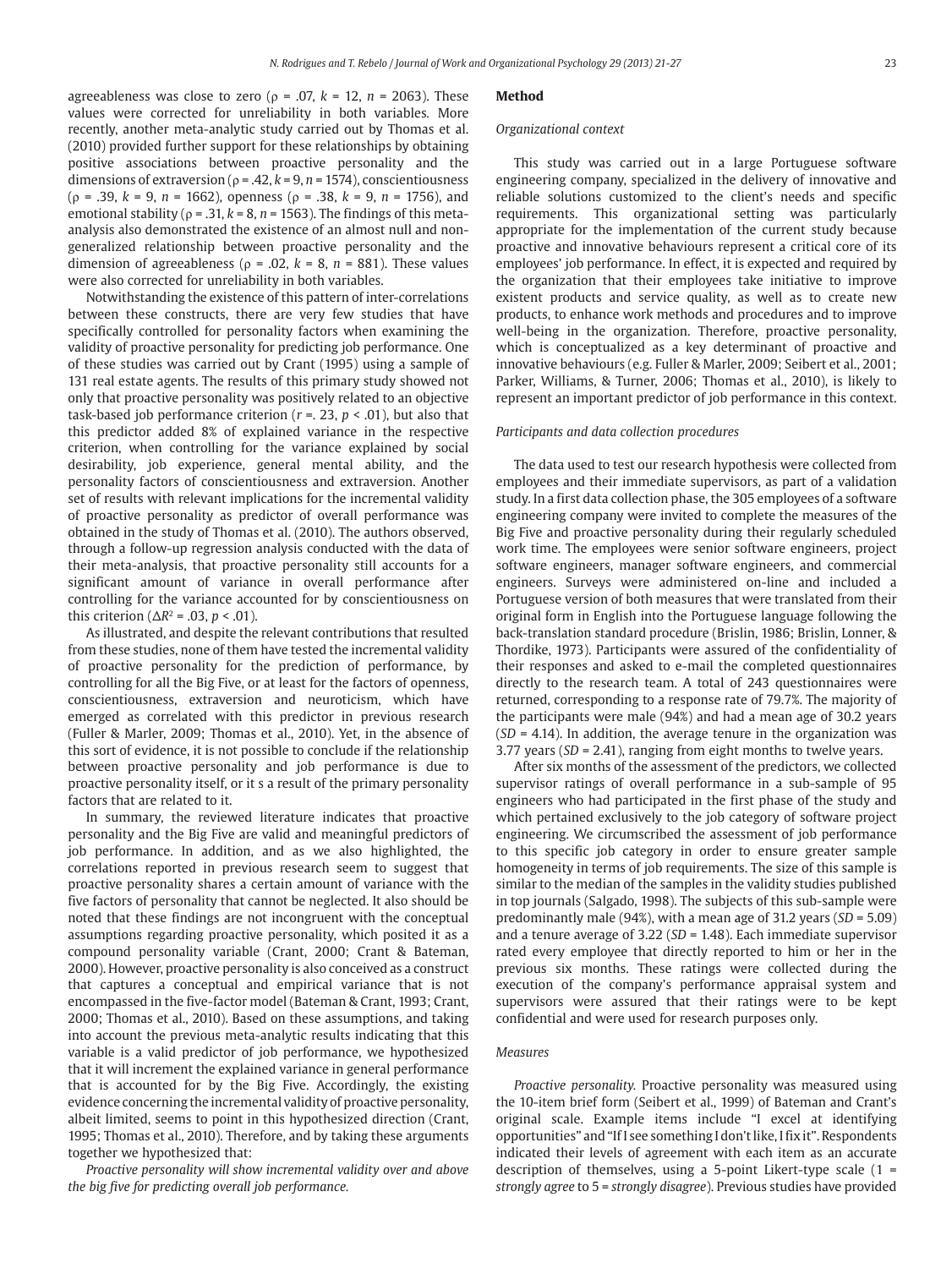evidence of the psychometric characteristics of this scale (e.g., Claes, Beheydt, & Lemmens, 2005; Seibert et al., 1999; Thompson, 2005). We tested its factor structure using a principal component analysis, which detected a single factor solution that explains 30% of the total variance, with all items showing appropriate loadings on the factor (all above .40). A parallel analysis (Longman, Cota, Holden, & Fekken, 1989) also supported the unidimensionality of the scale. Cronbach's alpha was .73.

*Big Five*. The five factors of personality were assessed using Saucier's (1994) Mini-Markers, a 40-item shortened form of Goldberg's (1992) 100-item Adjective Checklist that provides unipolar markers for the Big-Five personality factor structure. Sample items are: "Talkative" and "Shy" for Extraversion; "Organized" and "Efficient" for Conscientiousness; "Relaxed" and "Temperamental" for Emotional Stability; "Imaginative" and "Uncreative" for Openness; and "Sympathetic" and "Kind" for Agreeableness. Participants were asked to rate how accurately each adjective described them on a Likert-type scale anchored at 1 = *extremely inaccurate* and 5 = *extremely accurate*. Saucier (1994, 2002) has provided evidence supporting that this scale reproduce the expected five-factor solution with remarkable robustness. The author also reported internal consistency coefficients ranging from .78 for openness and emotional stability to .83 for extraversion and conscientiousness. A principal component analysis conducted with the data of this study showed a five-factor structure that accounts for 47.2% of the total variance, with all items revealing clean loadings (all above .40) on the expected factor. A parallel analysis was conducted and also suggested the retention of a five-factor solution. The Cronbach's alphas for the *Big Five* were .88 for emotional stability, .74 for openness, .76 for conscientiousness, .75 for extraversion, and .65 for agreeableness.

*Overall job performance.* This measure was assessed by supervisors' ratings on a company 9-item measure of overall performance which resulted from the organization's job analysis procedures. It evaluates core task-based and innovative competencies, such as "detailed software design and coding", "software quality assurance", "suggestion and implementation of innovative ideas". Supervisors are asked to provide ratings on the items of this measure using an 8-point Likert scale anchored at 1 = *unacceptable* and 8 = *outstanding*. It should be underlined that only 7 of these items were applicable to all the software engineers who participated in this study. The remaining two items reflected more complex or specific competencies pertaining to particular subsets of the engineers included in the sample. As a consequence of this particularity, the factor structure of this measure was tested using these seven items only. The results from a principal components analysis uncover a single factor solution that accounts for 60% of the total variance, with all items showing appropriate loadings, ranging from .57 to .92. With respect to the measure reliability estimation, we estimated in a first step the internal consistency of the 9 items using all the subjects for which supervisors' ratings for all the items were available. The obtained Cronbach's alpha was  $\alpha$  = .81. In a second step, we estimated the equivalent reliability that should be expected for 7 items or parts using the Spearman-Brown prophecy formula, obtaining a final reliability estimate of .77.

# *Data analysis strategy*

As previously mentioned, the purpose of this study is to investigate the incremental validity of proactive personality for predicting job performance over the Big Five factors. In order to achieve this goal, a set of statistical analyses was conducted. In the first phase, the observed criterion-related validity coefficients of proactive personality and the Big Five were obtained. In order to estimate the correspondent operational validity, the observed validity coefficients were further corrected for both criterion unreliability and predictor direct range restriction. The correction for criterion measurement error was performed using the inter-rater reliability meta-analytic estimate of .52 for job performance reported independently by Viswesvaran, Ones and Schmidt (1996) for studies conducted in the United States and by Salgado, Anderson, Moscoso, Bertua, and De Fruyt (2003) for European studies. For selection purposes, the relevant estimate is the operational validity coefficient, thus corrections for predictor unreliability were not made because the predictors are always measured with imperfect reliability in applied settings. With regard to the correction for predictor direct range restriction, we used the range restriction ratios  $(u<sub>x</sub>)$  obtained in the current study for each predictor variable, after comparing the values of standard deviation obtained in the sample used for the measurement of the predictors (*N* = 243) with the correspondent values observed in the sub-sample used to measure the criterion (*N*   $= 95.$ 

In the second phase, which was conducted before testing our research hypothesis, we investigate the extent to which proactive personality was a compound variable of the Big Five in our sample. We assessed this question by estimating the true amount of variance that is shared by proactive personality and the five personality factors. To provide such an estimate we firstly obtained the percentage of observed common variance of these constructs through the calculation of the statistical estimates of the coefficients of cross-validated multiple correlation ( $R_{\text{cv}}$ ) and cross-validated square multiple correlation  $(R^2_{\text{cv}})$ . We relied on these particular coefficients because they represent preferable estimates compared with the observed multiple square correlation  $R<sup>2</sup>$  or even with the adjusted *R*2 (Lautenschlager, 1990; Yin & Fan, 2001). The latter coefficients constitute, in fact, inflated estimates due the capitalization in chance that occurs in multiple regression analysis, a bias effect that grows progressively with the increase in the number of predictors included in the analysis. Browne's (1975) formula was used to estimate the  $R_{\alpha}$ . Previous studies have shown that this formula outperforms alternative statistical procedures that can be implemented for cross-validation estimation (Cattin, 1980; Lautenschlager, 1990; Yin & Fan, 2001). Once these estimates were obtained, and as we intended to examine the percentage of true common variance of proactive personality and the Big Five, we further corrected the observed multiple cross validity coefficient  $(R_{cv})$  for measurement error. In order to perform this correction we firstly calculated a linear composite variable of the Big Five factors which were significantly related to proactive personality in our sample and then estimated its reliability using the formula proposed by Mosier, as recommended by Guilford (1954). In respect to the reliability estimate of proactive personality, the respective Cronbach's alpha ( $\alpha$  = .73) obtained in this study was used.

Finally, in the third and last phase, we tested our research hypothesis by examining the incremental validity of proactive personality through a hierarchical regression analysis, following the procedures recommended by Cohen, Cohen, West and Aiken (2003). For the reasons previously discussed, we relied on the on the  $R^2_{\alpha}$ coefficient instead of the  $R^2$  or the adjusted  $R^2$  coefficients, to assess the incremental prediction of proactive personality over the Big Five on overall job performance.

# **Results**

Descriptive statistics, reliability estimates, and intercorrelations among study variables are presented in Table 1. As can be observed, proactive personality represents a positive and significant predictor of overall performance (*r* = .25, *p* < .05). For the Big Five the results indicated that the factors of conscientiousness  $(r = .27, p < .01)$ , emotional stability (*r* = .25, *p* < .05) and extraversion (*r* = .23, *p* < .05) were positive and significant predictors of this criterion. Organizational tenure (*r* = .20, *p* < .05) also emerged as a valid predictor of overall performance in this sample.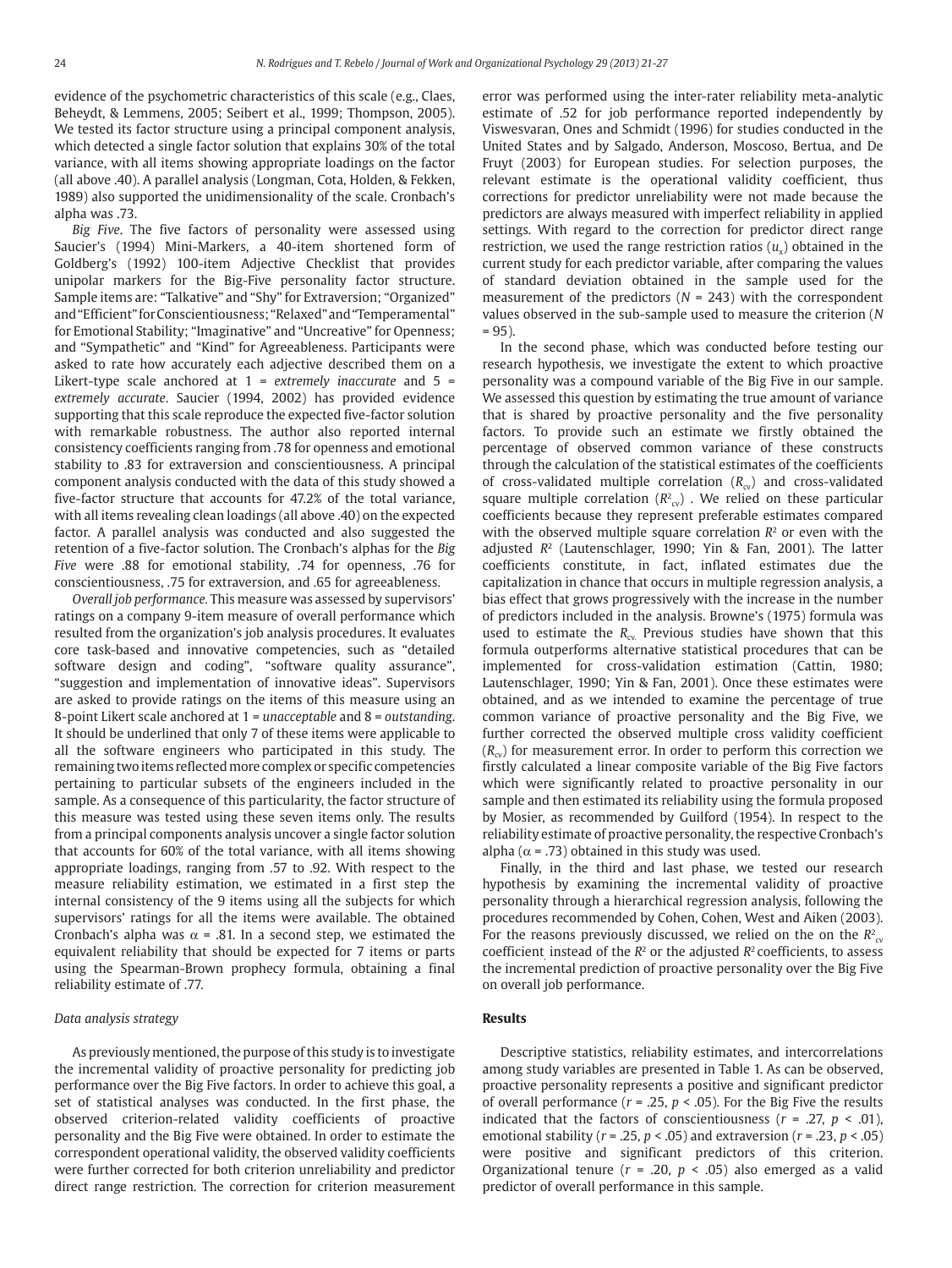**Table 1**

Means, standard deviations and zero-order correlations between study variables

| Variable                               | $\overline{N}$ | M     | <b>SD</b> |                     | 2      | 3             | $\overline{4}$ | 5             | 6                   | 7                   | 8                   | 9             | 10    |
|----------------------------------------|----------------|-------|-----------|---------------------|--------|---------------|----------------|---------------|---------------------|---------------------|---------------------|---------------|-------|
| 1. Sex $a$                             | 243            | 1.07  | .25       |                     |        |               |                |               |                     |                     |                     |               |       |
| 2. Age                                 | 243            | 31.24 | 5.09      | $-.03$              |        |               |                |               |                     |                     |                     |               |       |
| 3. Tenure                              | 243            | 3.77  | 2.41      | .05                 | .26    |               |                |               |                     |                     |                     |               |       |
| 4. Emotional Stability                 | 243            | 3.54  | .73       | $-.08$              | .04    | $.17^\circ$   | (.88)          |               |                     |                     |                     |               |       |
| 5. Extraversion                        | 243            | 3.62  | .61       | .03                 | .04    | $-.09$        | .01            | (.75)         |                     |                     |                     |               |       |
| 6. Openness                            | 243            | 3.46  | .48       | $-.14$ <sup>*</sup> | $-.04$ | $-.04$        | $-.04$         | .26           | (.74)               |                     |                     |               |       |
| 7. Agreeableness                       | 243            | 3.83  | .43       | .04                 | .02    | $-.01$        | $.19**$        | .09           | $.21$ <sup>**</sup> | (.65)               |                     |               |       |
| 8. Conscientiousness                   | 243            | 3.94  | .51       | .06                 | .07    | $.17^{\circ}$ | .10            | .10           | .18                 | $.21$ <sup>**</sup> | (.76)               |               |       |
| 9. Proactive Personality               | 243            | 3.77  | .38       | $-.04$              | .10    | $-.04$        | .05            | .44           | .48                 | $.13*$              | .24                 | (.73)         |       |
| 10. Overall job performance (z scores) | 95             | 0.02  | .87       | .03                 | $-.04$ | $.20^\circ$   | $.25^{\circ}$  | $.23^{\circ}$ | .16                 | $-14$               | $.27$ <sup>**</sup> | $.25^{\circ}$ | (.77) |

Note. Reliability estimates are located in the diagonal in parentheses

*<sup>a</sup>*Males were coded as 1 and females were coded as 2

\* *p* < .05, \*\**p <* .01, \*\*\**p<* .001.

Table 2 displays the validity estimates corrected for criterion unreliability and direct range restriction in the predictors (operational validity). As we have already specified, the obtained range restriction ratios were used for the range restriction validity corrections. More specifically, the following *U* values (the *u<sub>x</sub>* values are in parentheses) were found for the valid predictors: 1.11 (0.89) for proactive personality, 1.01 (0.99) for emotional stability, 1.06 (0.94) for extraversion, 1.17 (0.85) for conscientiousness and 1.63 (0.61) for tenure.

# **Table 2**

Corrected validity coefficients for measurement error and range restriction

| Predictor                  | r   | $\rho$ | CI 95           |
|----------------------------|-----|--------|-----------------|
| Tenure                     | .20 | .42    | .17 < .42 < .68 |
| <b>Emotional stability</b> | .25 | .35    | .17 < .35 < .53 |
| Extraversion               | .23 | .34    | .15 < 34 < 52   |
| Conscientiousness          | .27 | .43    | .24 < .43 < .61 |
| Proactive personality      | .25 | .38    | .19 < .38 < .57 |

Note. *N* = 95; *r* = uncorrected validity coefficient; ρ = operational validity coefficient (corrected for both criterion unreliability and predictor direct range restriction); CI 95 = 95% confidence interval.

As shown, the corrected coefficient for proactive personality is  $\rho=$ .38, whereas emotional stability, extraversion, and conscientiousness had corrected coefficients of  $ρ = .35$ , and  $ρ = .34$ , and  $ρ = .43$ , respectively. It is also relevant to note that none of the respective confidence intervals included zero, suggesting that these variables do indeed represent significant and meaningful predictors of overall performance in the present sample.

In addition, and as the zero-order correlations revealed, proactive personality was associated with the factors of openness (*r* = .48, *p* < .001), extraversion (*r* = .44, *p* < .001), conscientiousness (*r* = .23, *p* < .01) and agreeableness ( $r = .13$ ,  $p < .05$ ). Moreover, the multiple correlation of the Big Five for explaining proactive personality was *R* = .60: *F*(4, 238) = 32.66, *p* > .001. The results of this analysis also indicated that openness ( $ρ = .38$ ,  $p < .001$ ), extraversion ( $ρ = .33$ ,  $p <$ .001), and conscientiousness ( $\rho$  = .14,  $p$  < .05) contribute significantly to the explanation of variance in proactive personality. Agreeableness (ρ = -.01, *ns*) did not predict proactive personality in the presence of the other three personality factors. A replication of the previous analysis without agreeableness revealed an identical multiple correlation of *R* = .60: *F*(3, 239) = 43.70, *p* >.001*,* which corresponds to an estimate of  $R_{\text{cv}} = .58$ , ( $p < .001$ ,  $R_{\text{cv}}^2 = .34$ ,  $N = 243$ ), showing that the factors of openness, extraversion and conscientiousness accounted for 34% of the observed variance in proactive personality. Furthermore, the magnitude of the obtained multiple cross-validity coefficient *R<sub>av</sub>* rises from .58 to approximately .84, after the correction for measurement error in both proactive personality and the compound variable formed by openness, extroversion, and conscientiousness (the obtained reliability estimate for this compound using Mosier formula was .65), indicating a percentage of true shared variance of 71% ( $R_{\rm cv}$  = .84,  $R_{\rm cv}$  = .71) between the constructs under analysis. As indicated by this pattern of results, proactive personality shares a substantial amount of variance with these three personality factors in this sample, though it is not totally covered by them.

Table 3 summarizes the results of the hierarchical regression analysis carried out to test our research hypothesis, which posited that proactive personality would show incremental validity over the five factors for the prediction of job performance. The Big Five factors of emotional stability, extraversion and conscientiousness, which represented valid predictors of overall performance in this study, were entered in the first step of the analysis. As we intended to control for all the personality factors that share variance with proactive personality, openess was also entered in this step of the analysis, even though it was not considered a valid performance predictor in our sample. The obtained results indicate that this set of personality factors accounts for 17% of the variance in overall job performance: adjusted  $R^2$  = .19,  $F(4, 90)$  = 6.65,  $p < .001$ ,  $R_{\text{cv}}^2$  = .17, *p* < .001. Due to the fact that tenure emerged as a valid predictor of the criterion in the present sample it was entered in the second step of the hierarchical regression. We entered this predictor in the analysis after the Big Five since we assumed a causal order with emotional stability, extraversion conscientiousness and openness as exogenous variables, and tenure and overall performance at consecutively later stages of the causal chain. As shown, adding tenure explains an additional 1% of the variance in the criterion:  $\beta = .17$ ,  $p = .07$ ;  $\Delta R^2 = .03$ ,  $F(1, 89) = 3.43$ ,  $p = .07$ ,  $\Delta R_{cv}^2 = .01$ .

Finally, proactive personality was entered in the third and last step of the analysis to evaluate the amount of variance that it explains in the criterion over and above the considered personality factors and tenure. The results demonstrate that proactive personality explains 1% of the variance: β = .19, *p* = .09; ∆R2 = .02, *F*(1, 88) = 2.81,  $\Delta R_{cv}^2$  = .01, in overall performance beyond the variance explained by emotional stability, extraversion, openness, conscientiousness and tenure. Thus, our research hypothesis, which posited that proactive personality would incrementally predict overall performance over the Big Five, was only barely supported.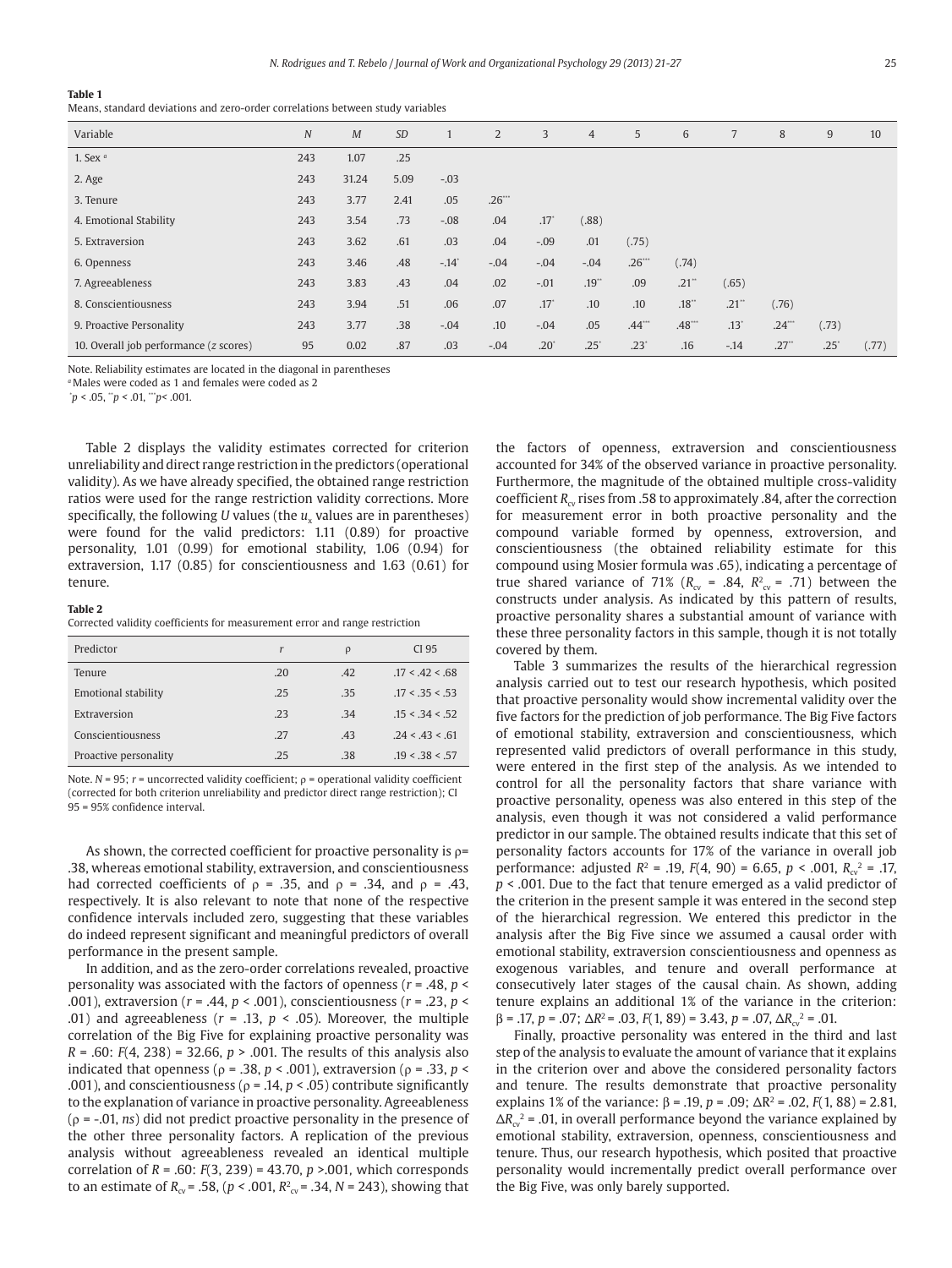# **Table 3**

Results of hierarchical regression analysis showing the incremental validity of proactive personality on overall job performance over the Big five and tenure

|                                             | Overall job performance (z scores) |           |              |                           |  |  |
|---------------------------------------------|------------------------------------|-----------|--------------|---------------------------|--|--|
| Independent variables $\Delta R_{\alpha}^2$ | β                                  | $R^2$     | $\Delta R^2$ | $R_{\rm cv}$ <sup>2</sup> |  |  |
| Step 1                                      | .19                                | .17       |              |                           |  |  |
| Emotional stability                         | .33"                               |           |              |                           |  |  |
| Extraversion                                | $.24^{\circ}$                      |           |              |                           |  |  |
| Openness                                    | .03                                |           |              |                           |  |  |
| Conscientiousness                           | .32"                               |           |              |                           |  |  |
| Step 2                                      | $.22$ ***                          | $.03+$    | .18          | .01                       |  |  |
| Tenure                                      | $.17+$                             |           |              |                           |  |  |
| Step 3                                      | $.23$ <sup>***</sup>               | $.02^{+}$ | $.19***$     | .01                       |  |  |
| Proactive Personality                       | $.19^{+}$                          |           |              |                           |  |  |

Note. *N* = 95. *R*2 values are adjusted *R*2 values. + *p <* .10, \* *p* < .05. \*\**p <* .01, \*\*\**p <* .001.

# **Discussion**

According to our literature review, few studies have investigated the incremental validity of proactive personality for predicting relevant organizational and individual outcomes. The present study aimed to contribute to this research topic by assessing the incremental prediction of proactive personality on overall job performance over and above the Big Five. The obtained results reveal that proactive personality is a relevant valid predictor of overall performance in our sample of software engineers, displaying an operational validity coefficient of ρ = .38 (*p* < .05), a finding that suggests that this disposition may represent a useful predictor of job performance in highly complex and innovative occupations. Moreover, as these results were obtained in a non-American sample, they also allow us to conclude that proactive personality is related to job performance in other cultures and organizational settings, as prior research has started to show (e.g., Gan & Cheung, 2010; Kim et al., 2009; Li et al., 2010; Zhang et al., 2012).

Nonetheless, the results also show that the incremental prediction produced by proactive personality over emotional stability, extraversion, openness, conscientiousness and organizational tenure was considerably small and marginally significant. In fact, proactive personality only explains 1% of variance in overall performance beyond the latter predictors, a finding that seems to indicate that little is gained, even from an economic utility point of view, from further assessment of proactive personality for selection purposes in combination with the Big Five.

The current study also contributes to the literature by estimating the amount of variance that is shared by proactive personality and the Big Five. More precisely, the obtained estimate of the multiple square cross-validity indicated a percentage of almost 71% of true common variance (the observed  $R^2_{\text{cv}}$  was .34 and rose to .71 after correction for measurement error) between proactive personality and the factors of extraversion, openness and conscientiousness. This finding suggests that although proactive personality is not completely covered by the Big Five, the degree of overlap that exists between these constructs may be substantial and should not be overlooked when hypothesizing about the potential of proactive personality to meaningfully outperform the prediction displayed by the Big Five for organizational and individual criteria. Yet, additional evidence regarding this particular issue is needed to reach more definite conclusions about the extent to which proactive personality represents more than a composite of Big Five personality traits.

This study has also some limitations. One important limitation concerns the measure of overall performance, that was restricted to the behavioural aspects of task performance and individual

innovation that were valued by the company in this study and formally assessed through its performance evaluation system. In spite of the appropriateness of this criterion for investigating the validity and incremental validity of proactive personality, given that previous research has found that proactive personality is a valid predictor of these particular behaviours (e.g. Crant, 1995; Fuller & Marler, 2009; Seibert et al., 2001; Fuller & Marler, 2009; Thompson, 2005), the use of a broader measure of global performance that also includes the dimensions of contextual performance and counterproductive behaviours will provide a more comprehensive examination of the criterion-related validity and incremental validity of proactive personality. Another limitation of the study is concerned with the investigation of the discussed research questions in only one specific job, which limits the generalization of these conclusions to other occupations and organizational settings.

Future research on these issues may benefit from the use of samples pertaining to different organizations and to jobs and occupations with different levels of complexity and with different formal requirements in terms of individual innovation*.* A more comprehensive understanding of the utility of proactive personality for personnel selection and human resource management may also be reached with the future study of narrower performance criteria, like the dimensions of task and contextual performance and counterproductive behaviour, and with the examination of other relevant, but less studied, criteria in the proactive personality literature like job satisfaction, leadership, and promotability evaluations (Li et al., 2010; De Pater, Van Vianen, Bechtoldt, & Klehe, 2009; Thomas et al., 2010; Zhang et al., 2012).

In conclusion, this study provides evidence that proactive personality represents a valid and important predictor of overall job performance in the context of an innovative job of software engineering, though this construct does not show a relevant increment in the prediction of this criterion that is provided by the Big Five and organizational tenure.

# **Conflicts of interest**

The authors of this article declare no conflicts of interest.

## **Financial support**

The research reported in this paper was supported by a PhD Grant (SFRH/47004/2008) to the first author from the Portuguese Foundation for Science and Technology (FCT).

#### **Acknowledgements**

We thank Pamela Alonso for her insightful feedback on a previous version of this article and to João Vasco Coelho for his help during the data collection phase.

# **References**

- Barrick, M. R., & Mount, M. K. (1991). The Big Five personality dimensions and job performance: *A meta-analysis. Personnel Psychology, 44*, 1-26.
- Barrick, M. R. Mount, M. K., & Judge, T. A. (2001). Personality and performance at the beginning of the new millennium: What do we know and where do we go next? *International Journal of Selection and Assessment, 9*, 9-30.
- Bateman, T. S., & Crant, M. J. (1993). The proactive component of organizational behavior: A measure and correlates. *Journal of Organizational Behavior, 14*, 103-118.
- Belschak, F. D., & Den Hartog, D. N. (2010). Pro-self, pro-social, and pro-organizational foci of proactive behavior: Differential antecedents and consequences. *Journal of Occupational and Organizational Psychology, 83*, 475-498.
- Belschak, F. D., Den Hartog, D. N., & Fay, D. (2010). Exploring positive, negative and context-dependent aspects of proactive behaviors at work*. Journal of Occupational and Organizational Psychology, 83*, 267-273.
- Borman, W. C. (2004). Introduction to the special issue: Personality and the prediction of job performance: More than the Big Five. *Human Performance, 17*, 267–269.